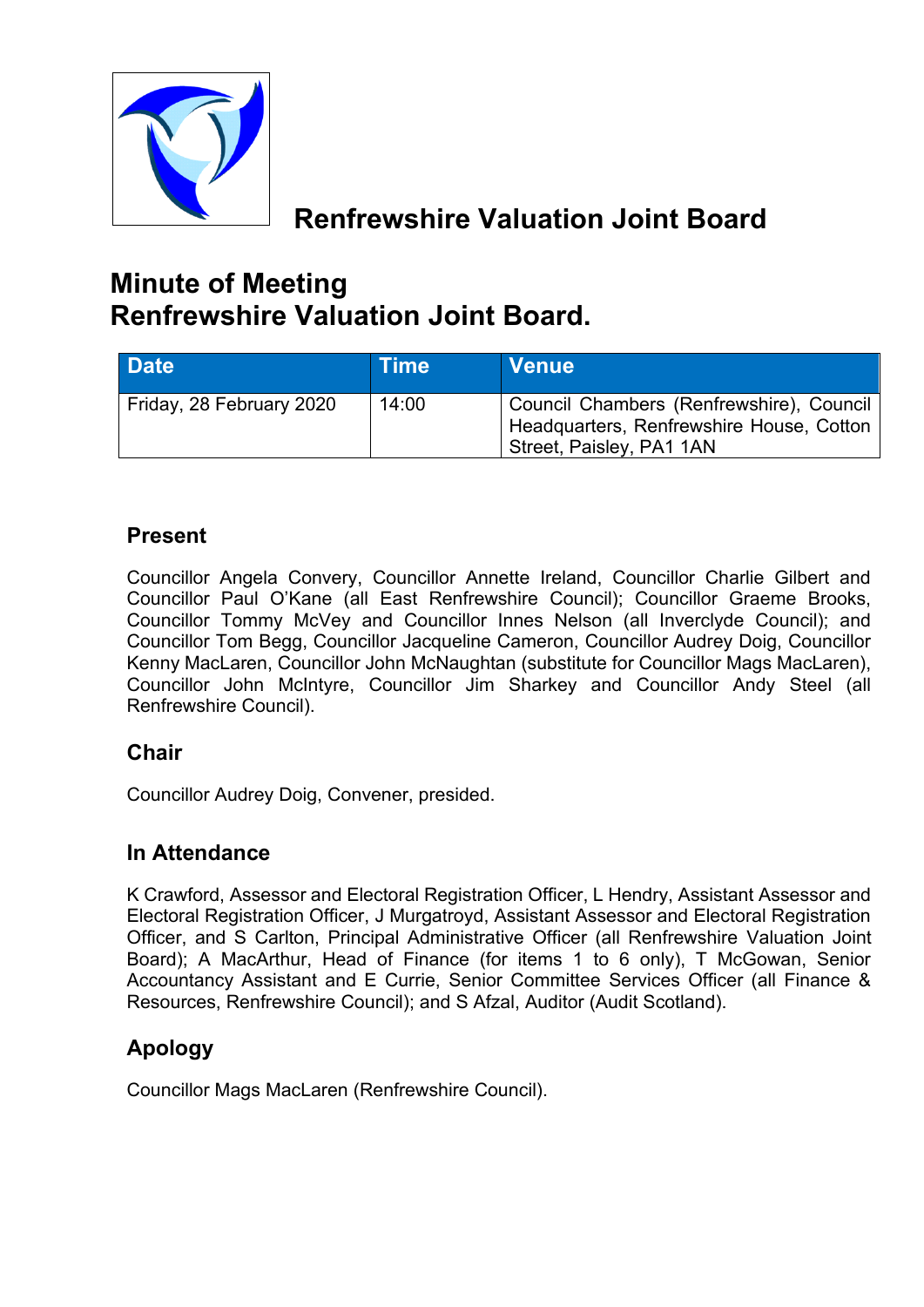## **Declarations of Interest**

There were no declarations of interest intimated prior to the commencement of the meeting.

#### **1 Minute**

There was submitted the Minute of the meeting of this Joint Board held on 22 November 2019.

**DECIDED:** That the Minute be approved.

#### **2 Attendance at Joint Board Meetings**

Under reference to item 2 of the Minute of the meeting of this Board held on 23 November 2018, there was submitted a report by the Clerk relative to attendance at Joint Board meetings.

The report intimated that the Joint Board's procedural standing orders stated that if a member does not go to any meetings of the board for 12 months, the clerk must tell the board (unless the board has given the member permission not to attend). If the board is not satisfied about why the member has failed to attend, it will tell that member's constituent authority so that they can consider ending the appointment of that member and appointing a replacement member.

Councillor Angela Convery, East Renfrewshire Council, last attended a meeting of the Joint Board on 23 November 2018.

**DECIDED:** That, as Councillor Convery was in attendance at the meeting, the report be noted.

#### **3 Revenue Budget Monitoring**

There was submitted a revenue budget monitoring report by the Treasurer in respect of the Joint Board for the period 1 April 2019 to 31 January 2020.

The report intimated that gross expenditure was currently £112,000 underspent compared to budget and that gross income was £59,000 over-recovered. The Joint Board was projected to contribute £66,000 to reserves by the end of the financial year and further detail was provided in section 4 of the report.

There had been no budget adjustments since the start of the financial year, however, the financial schedule reflected updated budget figures that included Barclay funding of £200,000.

**DECIDED:** That the report be noted.

## **4 Revenue Estimates 2020/21 to 2022/23**

There was submitted a report by the Treasurer relative to the revenue estimates for the Joint Board including the requisition of constituent authorities for the financial year 2020/21 and indicative planning figures for 2021/22 and 2022/23.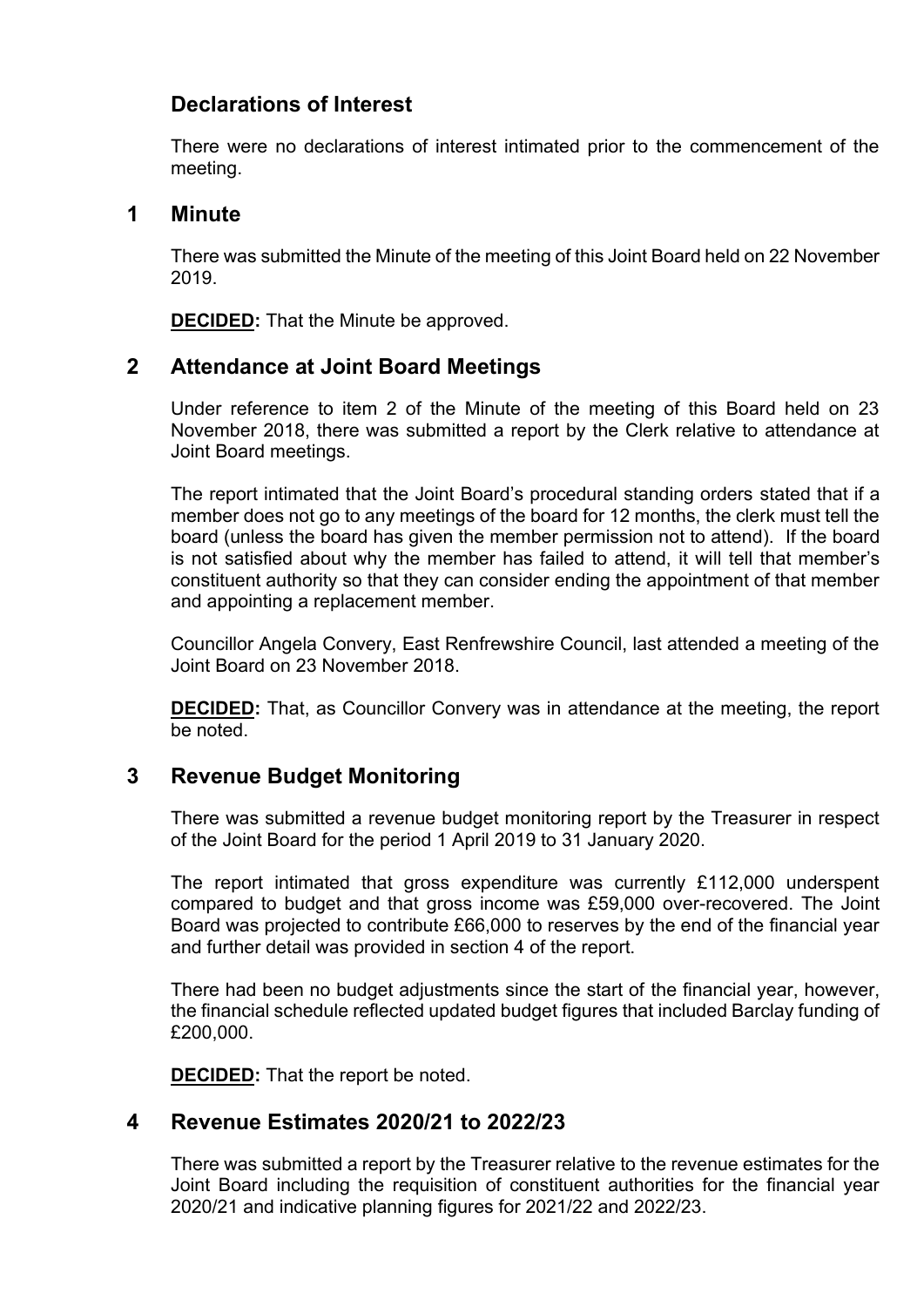The appendix to the report detailed the revenue estimates 2020/21 to 2022/23 for the Joint Board and the requisitions for constituent authorities were detailed in paragraph 6.4 of the report.

The report intimated that the financial environment in which the Joint Board and constituent authorities operated continued to be characterised by significant demand and cost pressures, compounded by reducing levels of government grant support. The Scottish Budget and local government settlement announced on 6 February 2020 again reflected a core revenue grant cut for local authorities and was for a single year only, adding some uncertainty to financial forecasts. However, it was recognised that over the medium-term, local government in Scotland was likely to face further contraction in available resources, relating predominantly to the provision of revenue grant from the Scottish Government. In this context, the Joint Board would continue to seek operational savings to ensure financial sustainability.

Following the introduction of Individual Electoral Registration (IER) in 2014/15, the Cabinet Office had provided funding for costs incurred as a result of additional duties undertaken during the lifetime of this Parliament. This funding would end on 31 March 2020 and the Joint Board would be expected to meet the costs of the annual canvass, estimated at £70,000 for 2020/21, from its core budget. With no obligation to repay unspent funding received to date, underspends of IER funding carried forward from previous years amounting to £76,000 would be transferred into revenue reserves at the end of 2019/20. This would be drawn down over the next three years to contribute to ongoing canvassing costs, which would now form part of the Joint Board's core activities.

The report provided information on the assumptions that the budget had been based on and a financial overview for the Joint Board.

As approved at the meeting of the Joint Board held on 18 February 2000, the allocation of the requisition across constituent authorities was based on the percentage proportions of GAE constituents in relation to council tax valuation, land valuation (NDR rateable subject numbers) and electoral registration as a proxy for the workload demand on the Assessor and Electoral Registration Officer in relation to each authority. There was now an anomalous position in Renfrewshire with the number of rateable subjects rising significantly due to a large self-storage facility, the only facility of this type in Scotland, securing authority based on an English court decision to classify each individual self-storage area as a rateable subject, adding around 3,000 additional subjects to Renfrewshire, an increase of approximately 55%.

This distortion was not reflective of the principle by which the original shares were agreed and the report proposed that while this position remained, the land valuation element of the requisition distribution agreed for 2019/20 remain in place with the other elements of council tax valuation and electoral registration being updated as per normal practice. The Treasurer would discuss a fair basis for future distribution which was not distorted by such exceptional issues with constituent authorities and submit further information to the next meeting of the Joint Board. The proposed basis for shares was detailed in the table in paragraph 6.2 of the report.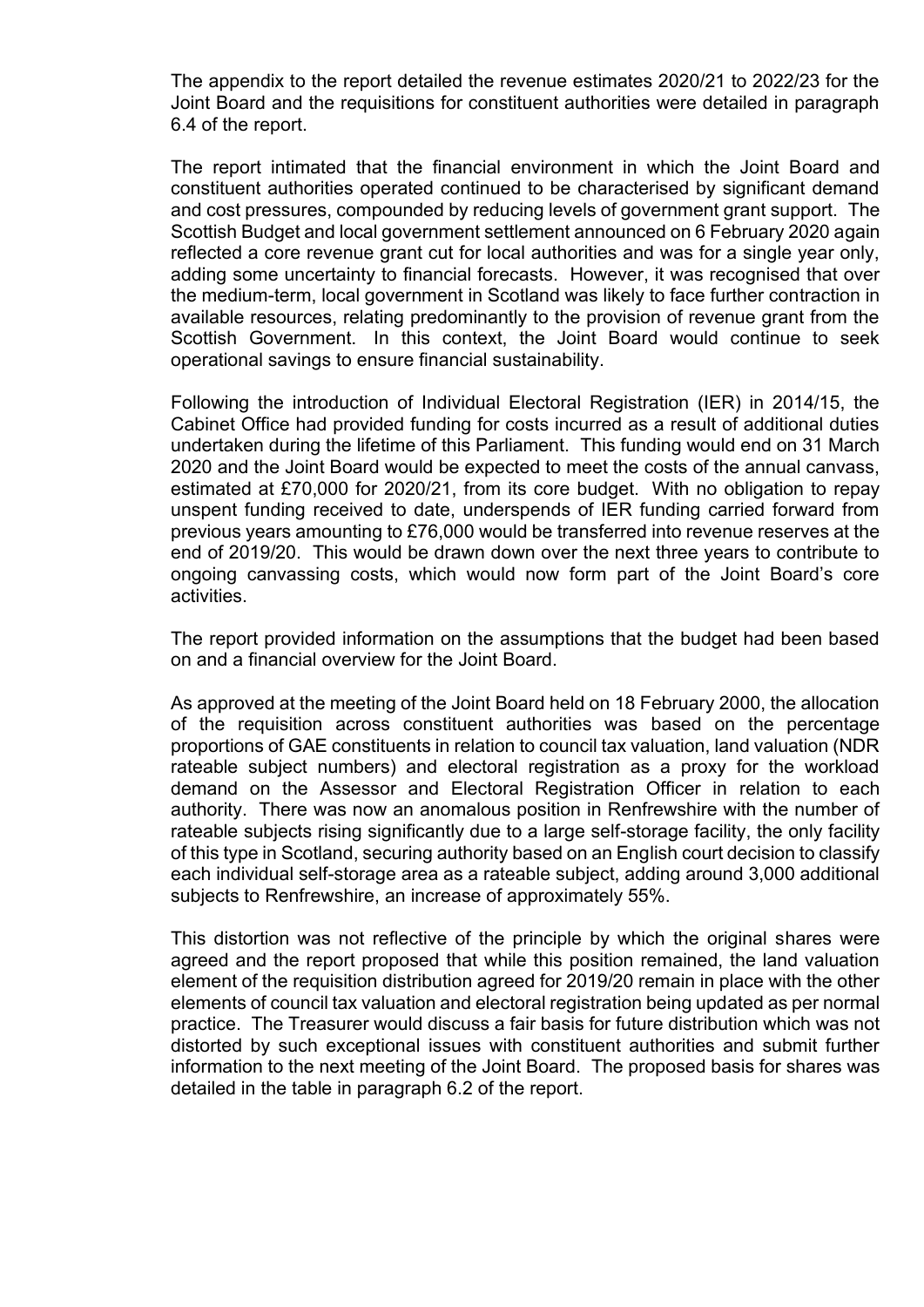The proposed overall requisition level for constituent authorities was £2,278,570, a reduction of 1% on 2019/20 requisition levels. The individual requisition levels were detailed in the table in paragraph 6.3 of the report and these indicative figures represented planned requisition increases of 1.8% for 2021/22 and 2.5% for 2022/23. The total requisitions payable by constituent authorities, including the full pass-through of Barclay funding, was detailed in the table in paragraph 6.4 of the report.

#### **DECIDED:**

(a) That the 2020/21 revenue estimates, as detailed in the appendix to the report, be approved;

(b) That the total requisitions for constituent authorities, as detailed in paragraph 6.4 of the report, be approved;

(c) That the proposal to maintain each Council's share of the land valuation element of the distribution mechanism at 2019/20 levels as an interim position while a revised distribution method was developed, as outlined in paragraph 6.2 of the report, be approved and that it be noted that the Treasurer would submit a further report to the next meeting of the Joint Board to be held on 29 May 2020; and

(d) That the indicative estimates for 2021/22 and 2022/23 be noted.

#### **5 Audit Scotland Annual Audit Plan 2019/20**

There was submitted a report by the Treasurer relative to the annual audit plan 2019/20 for the Joint Board which outlined Audit Scotland's planned activities in their audit for the 2019/20 financial year, a copy of which was appended to the report.

The report intimated that, based on analysis of the risks facing the Joint Board, Audit Scotland had submitted an audit plan which outlined its approach to the audit of the Joint Board's 2019/20 annual accounts to assess whether the accounts provided a true and fair view of the Joint Board's financial position and also whether the accounts had been prepared in accordance with proper accounting practice, the 2019 Code of Practice on Local Authority Accounting in the UK.

The annual audit plan outlined the responsibilities of the Joint Board and of Audit Scotland; its assessment of key challenges and risks; the approach and timetable for completion of the audit; and included a section on Audit Risks which had been included in the audit plans of many bodies which Audit Scotland worked with. The inclusion of this section was not a reflection of any specific risk within the Joint Board.

**DECIDED:** That Audit Scotland's annual audit plan 2019/20 be noted.

#### **6 Barclay Review Update**

Under reference to item 8 of the Minute of the meeting of this Joint Board held on 22 November 2019, there was submitted a report by the Assessor and Electoral Registration Officer relative to developments and expenditure arising from the Barclay **Review.**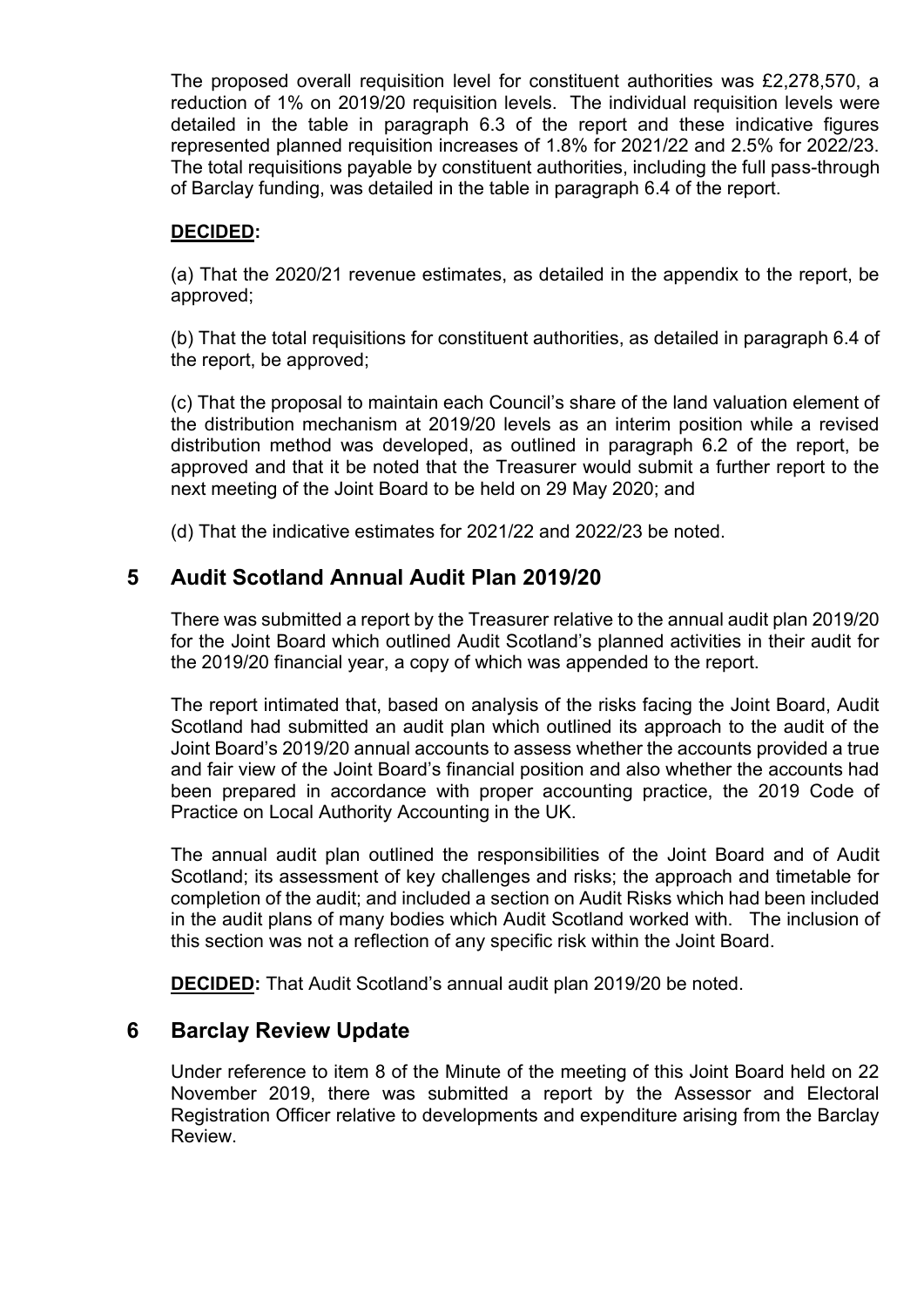The report intimated that following final scrutiny, The Non-Domestic Rates (Scotland) Bill would be partially implemented in April 2020. The report provided detail on the six main Barclay recommendations reflected in Bill; recruitment and retention of staff; the IT Valuation System; and the internal Barclay Project Group.

It was noted that the recruitment and retention of staff was now becoming a serious issue which highlighted an underlying issue which had been exacerbated by the Barclay Review. The report sought authorisation for the Assessor and Electoral Registration Officer to review the current structure and report back to the Joint Board.

**DECIDED:** That the Assessor and Electoral Registration Officer be authorised to review the current staffing structure in order to address the recruitment issues and submit a report to the next meeting of the Joint Board.

## **7 Electoral Update**

There was submitted a report by the Assessor and Electoral Registration Officer providing an update on electoral issues facing the Joint Board.

The report provided an update on the new Electoral Management System (EMS); the December UK Parliamentary General Election; the forthcoming changes to the annual canvass; publication of registers and elections.

The Convener and members of the Joint Board thanked all Joint Board staff for the work carried out in connection with the December UK Parliamentary General Election.

**DECIDED:** That the report be noted.

#### **8 Performance Report**

There was submitted a report by the Assistant Assessor and Assistant Electoral Registration Officer providing an update on the current performance and workload issues facing the Joint Board.

The report detailed the performance in Council Tax and non-domestic valuation against set targets. In relation to Council Tax valuation, for the period 1 April to 31 December 2019, it was noted that the addition of new houses to the Valuation List and the deletion of demolished houses remained a priority with the time taken to enter new houses into the Valuation (Council Tax) List exceeding the target of 95% within three months and narrowly missing the target of 99.50% within six months, by 0.15%.

The report also detailed the average number of days taken to add a house in each constituent authority area between 1 April and 31 December 2019 which exceeded the internal target of 38 days and also the number of deletions from the Valuation (Council Tax) List between 1 April and 31 December in 2018 and 2019 by constituent authority area.

The report set out the time taken to make statutory amendments to the Valuation Roll, excluding appeal settlements and amendments to the prescribed entries, between 1 April and 31 December 2019 by constituent authority area, which exceeded the targets of 80% to be actioned within three months and narrowly missing the target of 95% within six months, by 0.43%.

**DECIDED:** That the report be noted.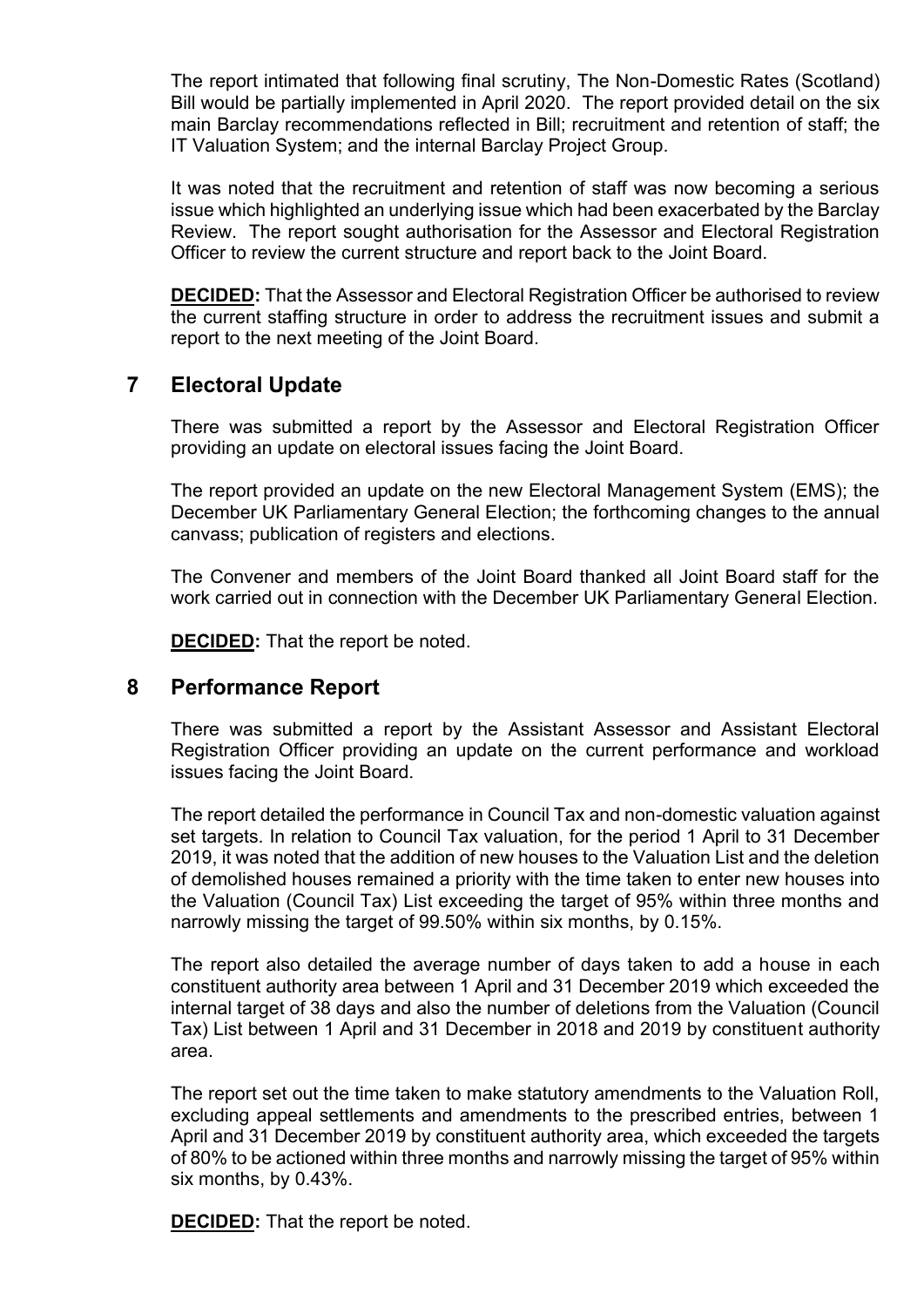## **9 Non-domestic Appeals**

There was submitted a report by the Assistant Assessor and Electoral Registration Officer advising on the appeal process and progress on disposal of revaluation appeals and running roll appeals received since the 2017 revaluation.

The report intimated that a five-yearly revaluation process had been introduced by The Valuation and Rating (Scotland) Act 1956 and this required the Assessor and Electoral Registration Officer to value, or revalue, all the lands and heritages in the valuation area. These valuations were totally fresh and need bear no relation to the value applied in the preceding seven years.

The revaluation brought with it a fresh right of appeal which had to be exercised within a six-month period starting from 1 April in the year of the revaluation or within six months of the date of issue of the Valuation Notice, whichever was later. These appeals must be disposed of within time limits prescribed in the Timetable Order which currently stated by the end of the third year following revaluation, this being 31 December 2020.

The report provided information in relation to negotiation of appeals; the Local Valuation Appeal Committee; revaluation appeals; the disposal of 2017 revaluation appeals; the disposal of running roll appeals; and the disposal of other outstanding appeals.

The appendix to the report detailed the number of appeals received, disposed of and outstanding by constituent authority and the Joint Board area as a whole as at 31 December 2019.

**DECIDED:** That the report be noted.

#### **10 Corporate Risk Register**

There was submitted a report by the Assistant Assessor and Electoral Registration Officer relative to the Joint Board's Corporate Risk Register, a copy of which was appended to the report.

The report intimated that the Corporate Risk Register had been reviewed in line with the Joint Board's agreed review cycle.

**DECIDED:** That the report be noted.

#### **11 Trade Union Facility Time Policy**

There was submitted a report by the Assistant Assessor and Electoral Registration Officer relative to the Joint Board's Trade Union Facility Time Policy, a copy of which was appended to the report.

**DECIDED:** That the Trade Union Facility Time Policy, as appended to the report, be approved.